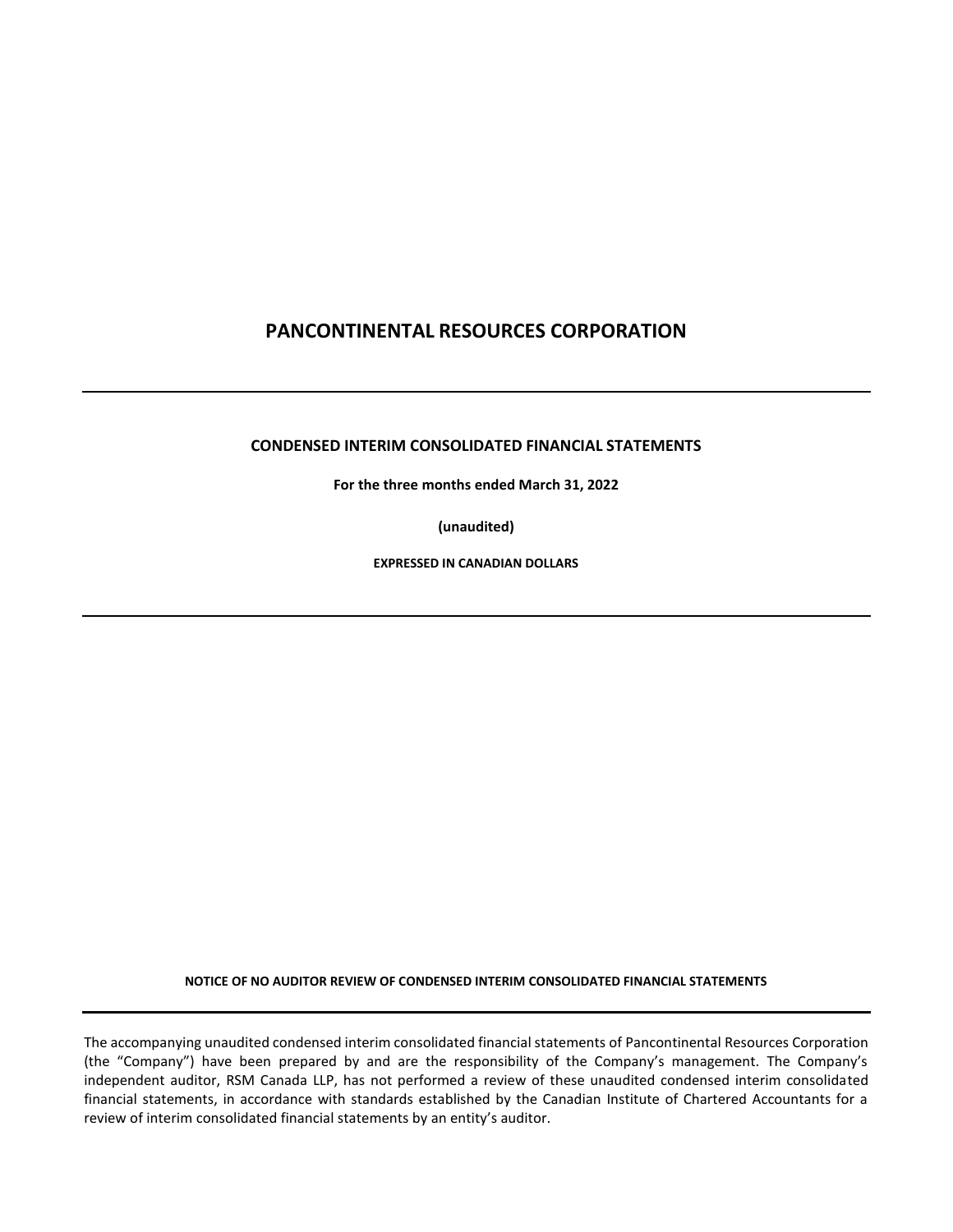## **CONDENSED INTERIM CONSOLIDATED STATEMENTS OF FINANCIAL POSITION**

*(unaudited, expressed in Canadian dollars)*

| As at                                             | March 31<br>2022 | December 31<br>2021 |
|---------------------------------------------------|------------------|---------------------|
|                                                   |                  |                     |
| <b>ASSETS</b>                                     |                  |                     |
| Current                                           |                  |                     |
| Cash                                              | \$<br>148,739    | \$<br>918,383       |
| Amounts receivable                                | 14,560           |                     |
| Sales tax receivable                              | 17,080           | 16,788              |
| Prepaid expenses and deposits                     | 189,298          | 162,589             |
|                                                   | 369,677          | 1,097,760           |
| Investment in Voltage Metals (notes 11, 12)       | 241,270          | 50,000              |
| Investment in Tortuga Resources                   | 1                | 1                   |
|                                                   |                  |                     |
|                                                   | \$<br>610,948    | \$<br>1,147,761     |
|                                                   |                  |                     |
| <b>LIABILITIES</b>                                |                  |                     |
| Current                                           |                  |                     |
| Accounts payable and accrued liabilities (note 7) | \$<br>220,289    | \$<br>395,190       |
|                                                   | 220,289          | 395,190             |
|                                                   |                  |                     |
| <b>EQUITY</b>                                     |                  |                     |
| Share capital (note 8)                            | 25,560,690       | 25,534,536          |
| Contributed surplus                               | 5,482,538        | 5,483,901           |
| Warrants (note 9)                                 | 2,577,867        | 2,577,867           |
| Deficit                                           | (33, 230, 436)   | (32, 843, 733)      |
|                                                   | 390,659          | 752,571             |
|                                                   |                  |                     |
|                                                   | \$<br>610,948    | \$<br>1,147,761     |

**Nature of operations and going concern (note 1) Commitments and contingencies (note 15) Subsequent events (note 19)**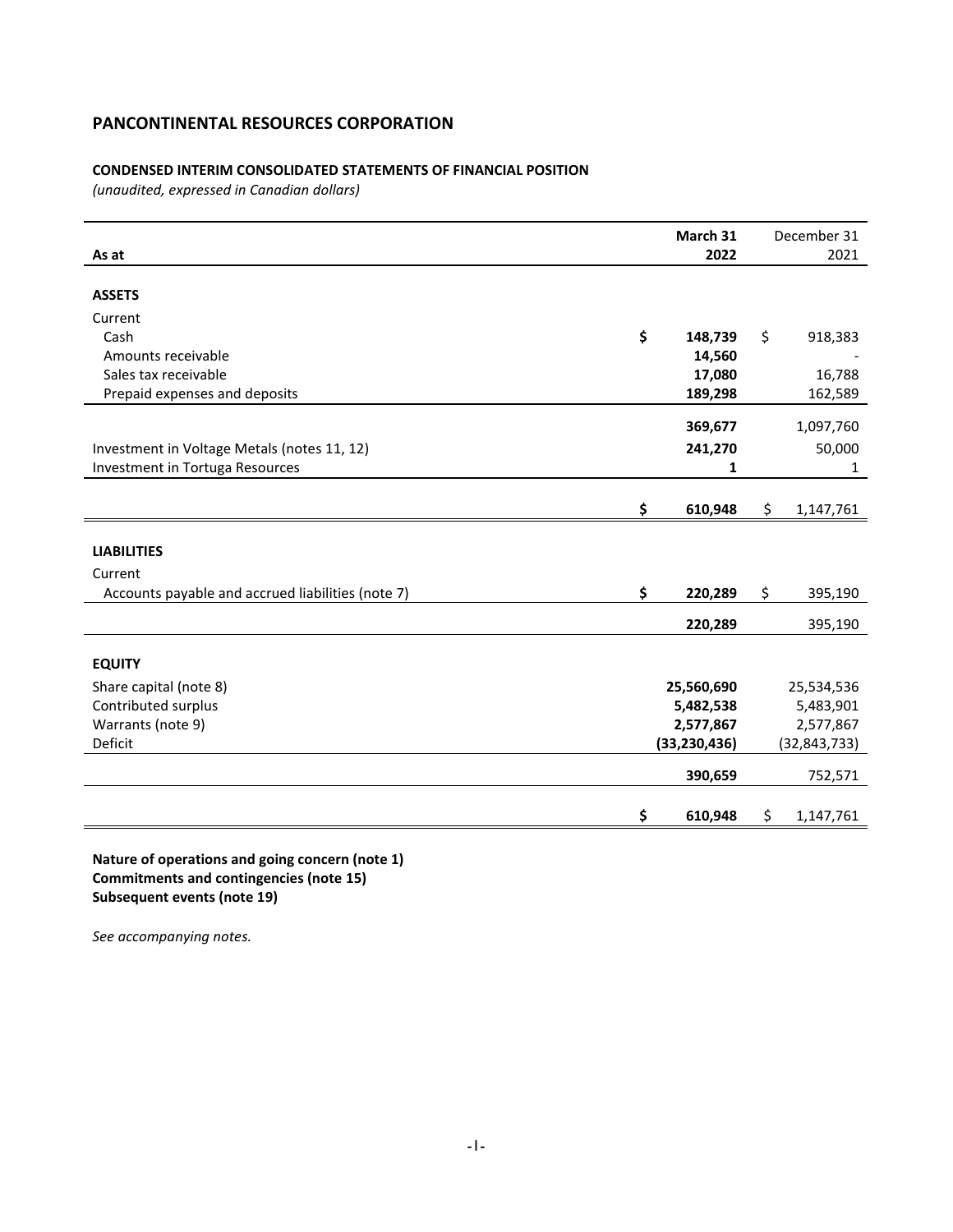## **CONDENSED INTERIM CONSOLIDATED STATEMENTS OF OPERATIONS AND COMPREHENSIVE LOSS**

*(unaudited, expressed in Canadian dollars)*

| Three months ended March 31,                              | 2022             |    | 2021        |
|-----------------------------------------------------------|------------------|----|-------------|
|                                                           |                  |    |             |
| <b>Other Income</b>                                       |                  |    |             |
| Unrealized gain on investment in Voltage Metals (note 13) | \$<br>191,270    | Ś. |             |
| Exploration and evaluation recovery (notes 11, 12)        |                  |    | 300,000     |
| Interest income                                           |                  |    | 1,627       |
|                                                           | 191,270          |    | 301,627     |
|                                                           |                  |    |             |
| <b>Expenses</b>                                           |                  |    |             |
| Corporate and administrative (notes 10, 14)               | 222,966          |    | 223,477     |
| Exploration and evaluation (note 11)                      | 343,307          |    | 947,328     |
| Share-based payments (notes 8, 14)                        | 10,291           |    | 35,330      |
| Foreign exchange loss                                     | 1,409            |    | 15,012      |
|                                                           | 577,973          |    | 1,221,147   |
|                                                           |                  |    |             |
| Net loss and comprehensive loss                           | \$<br>(386, 703) | S  | (919, 520)  |
|                                                           |                  |    |             |
| Basic and diluted loss per share (note 17)                | \$<br>(0.002)    | \$ | (0.004)     |
|                                                           |                  |    |             |
| Weighted average number of common shares outstanding:     |                  |    |             |
| <b>Basic and diluted</b>                                  | 253,810,583      |    | 242,985,746 |
|                                                           |                  |    |             |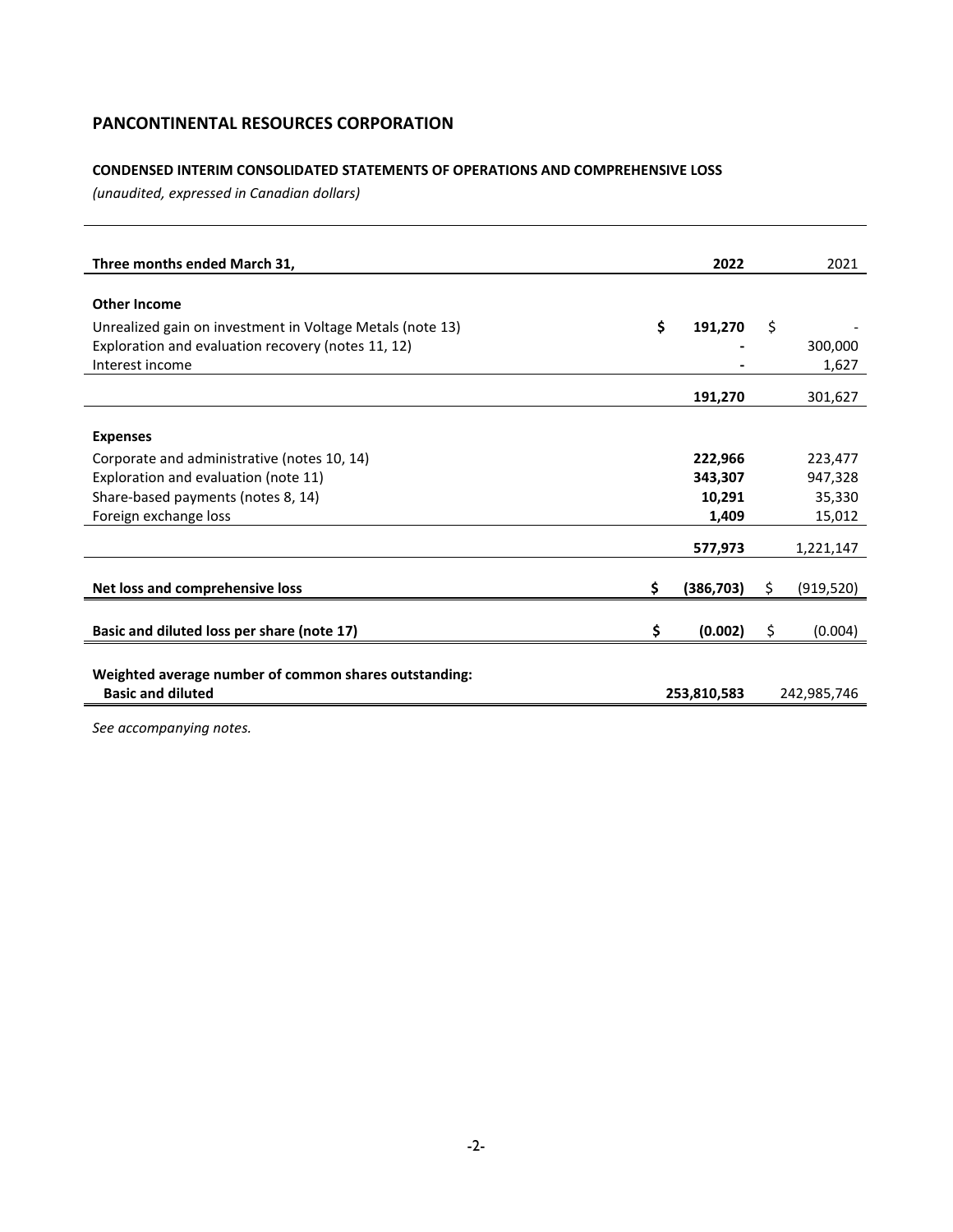## **CONDENSED INTERIM CONSOLIDATED STATEMENTS OF CHANGES IN EQUITY**

*(unaudited, expressed in Canadian dollars)*

|                                               | Share capital |    |            |    | <b>Contributed</b> |    |                 |                      |    |               |
|-----------------------------------------------|---------------|----|------------|----|--------------------|----|-----------------|----------------------|----|---------------|
|                                               | <b>Number</b> |    | Amount     |    | surplus            |    | <b>Warrants</b> | <b>Deficit</b>       |    | Total         |
| Balance, December 31, 2020                    | 242,764,790   | S  | 23,672,863 | S. | 5,632,438          | S  | 2,657,055       | \$ (28,511,411)      | Ŝ. | 3,450,945     |
| Shares issued for mineral properties (note 8) | 1,250,000     |    | 212,500    |    |                    |    |                 |                      |    | 212,500       |
| Exercise of options (note 8)                  | 100,000       |    | 13,449     |    | (6, 449)           |    |                 |                      |    | 7,000         |
| Warrants exercised (note 8)                   | 1,668,000     |    | 154,046    |    |                    |    | (37, 286)       |                      |    | 116,760       |
| Share-based payments (note 8)                 |               |    |            |    | 35,330             |    |                 |                      |    | 35,330        |
| Net loss for the period                       |               |    |            |    |                    |    |                 | (919, 520)           |    | (919, 520)    |
|                                               |               |    |            |    |                    |    |                 |                      |    |               |
| Balance, March 31, 2021                       | 245,782,790   |    | 24,052,858 |    | 5,661,319          |    | 2,619,769       | (29, 430, 931)       |    | 2,903,015     |
| Shares issued for debt (note 8)               | 515,000       |    | 87,550     |    |                    |    |                 |                      |    | 87,550        |
| Exercise of options (note 8)                  | 5,625,000     |    | 1,221,011  |    | (568, 511)         |    |                 |                      |    | 652,500       |
| Warrants exercised (note 8)                   | 1,874,500     |    | 173,117    |    |                    |    | (41,902)        |                      |    | 131,215       |
| Share-based payments (note 8)                 |               |    |            |    | 391,093            |    |                 |                      |    | 391,093       |
| Net loss for the period                       |               |    |            |    |                    |    |                 | (3, 412, 802)        |    | (3, 412, 802) |
| Balance, December 31, 2021                    | 253,797,290   | S. | 25,534,536 | Ś. | 5,483,901          | S. | 2,577,867       | \$ (32,843,733)      | Ŝ. | 752,571       |
| Exercise of options (note 8)                  | 200,000       |    | 26,154     |    | (11, 654)          |    |                 |                      |    | 14,500        |
| Share-based payments (note 8)                 |               |    |            |    | 10,291             |    |                 |                      |    | 10,291        |
| Net loss for the period                       |               |    |            |    |                    |    |                 | (386, 703)           |    | (386, 703)    |
|                                               |               |    |            |    |                    |    |                 |                      |    |               |
| Balance, March 31, 2022                       | 253,997,290   |    | 25,560,690 |    | 5,482,538          |    | 2,577,867       | (33, 230, 436)<br>S. |    | 390,659       |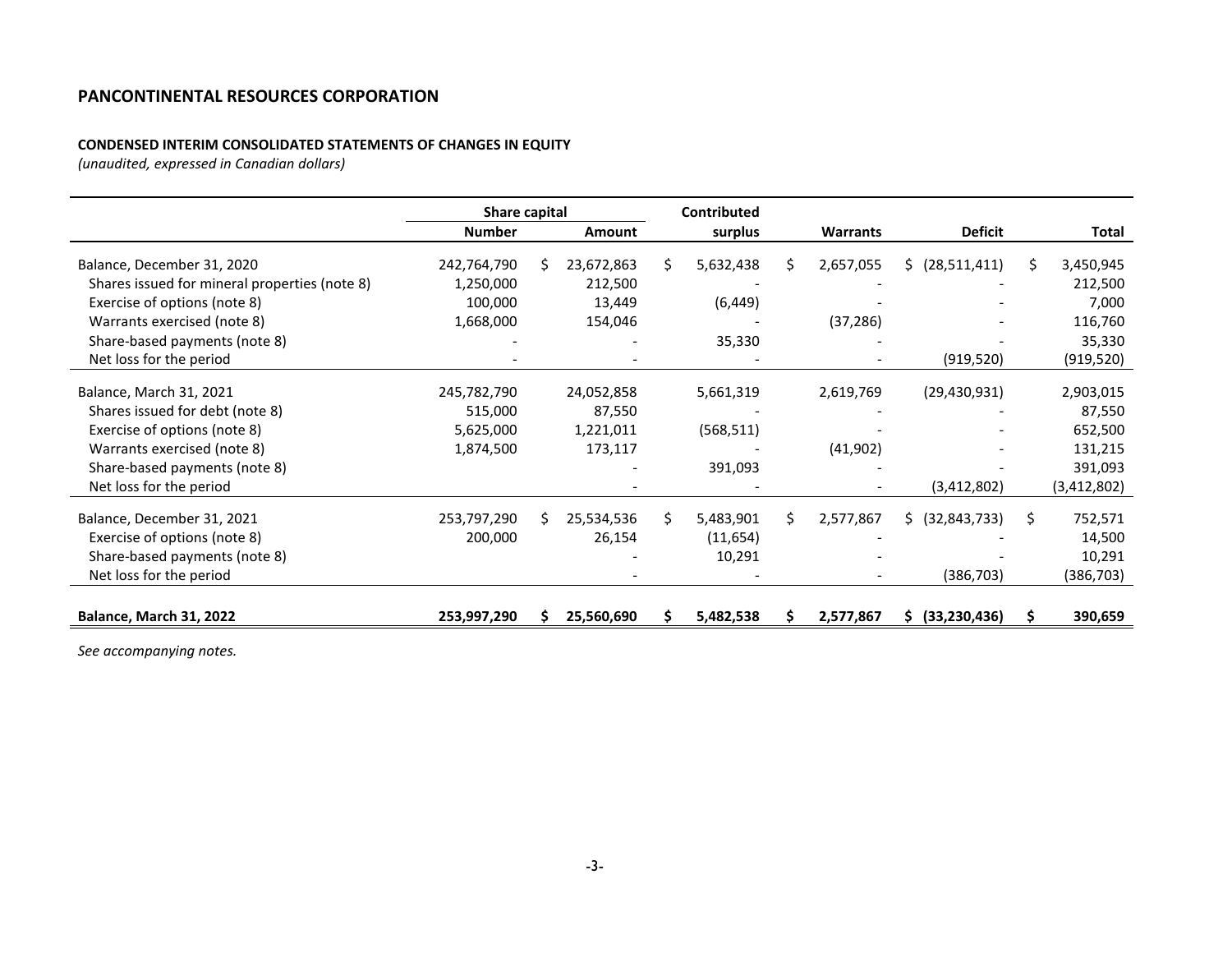## **CONDENSED INTERIM CONSOLIDATED STATEMENTS OF CASH FLOWS**

*(unaudited, expressed in Canadian dollars)*

| Three months ended March 31,                    | 2022             |    | 2021       |
|-------------------------------------------------|------------------|----|------------|
| <b>Operating activities</b>                     |                  |    |            |
| Loss for the period                             | \$<br>(386, 703) | Ŝ. | (919, 520) |
| Adjustments to reconcile loss to net cash used: |                  |    |            |
| Share-based payments                            | 10,291           |    | 35,330     |
| Shares issued for mineral properties            |                  |    | 212,500    |
| Unrealized gain on investment in Voltage Metals | (191, 270)       |    |            |
| Unrealized foreign exchange                     | 2,624            |    | 90,689     |
|                                                 | (565,058)        |    | (581,001)  |
| Net changes in non-cash working capital items   |                  |    |            |
| Amounts receivable                              | (14, 560)        |    |            |
| Sales tax receivable                            | (292)            |    | (1,025)    |
| Prepaid expenses and deposits                   | (27, 892)        |    | 173,535    |
| Accounts payable and accrued liabilities        | (175, 045)       |    | (253, 571) |
|                                                 | (782, 847)       |    | (662,062)  |
|                                                 |                  |    |            |
| <b>Financing activities</b>                     |                  |    |            |
| Proceeds from exercise of options               | 14,500           |    | 7,000      |
| Proceeds from exercise of warrants              |                  |    | 116,760    |
|                                                 | 14,500           |    | 123,760    |
| Net change in cash                              | (768, 347)       |    | (538, 302) |
|                                                 |                  |    |            |
| Cash, beginning of period                       | 918,383          |    | 3,645,426  |
| Effect of exchange rate changes on cash         | (1, 297)         |    | (89, 343)  |
| Cash, end of period                             | \$<br>148,739    | S. | 3,017,781  |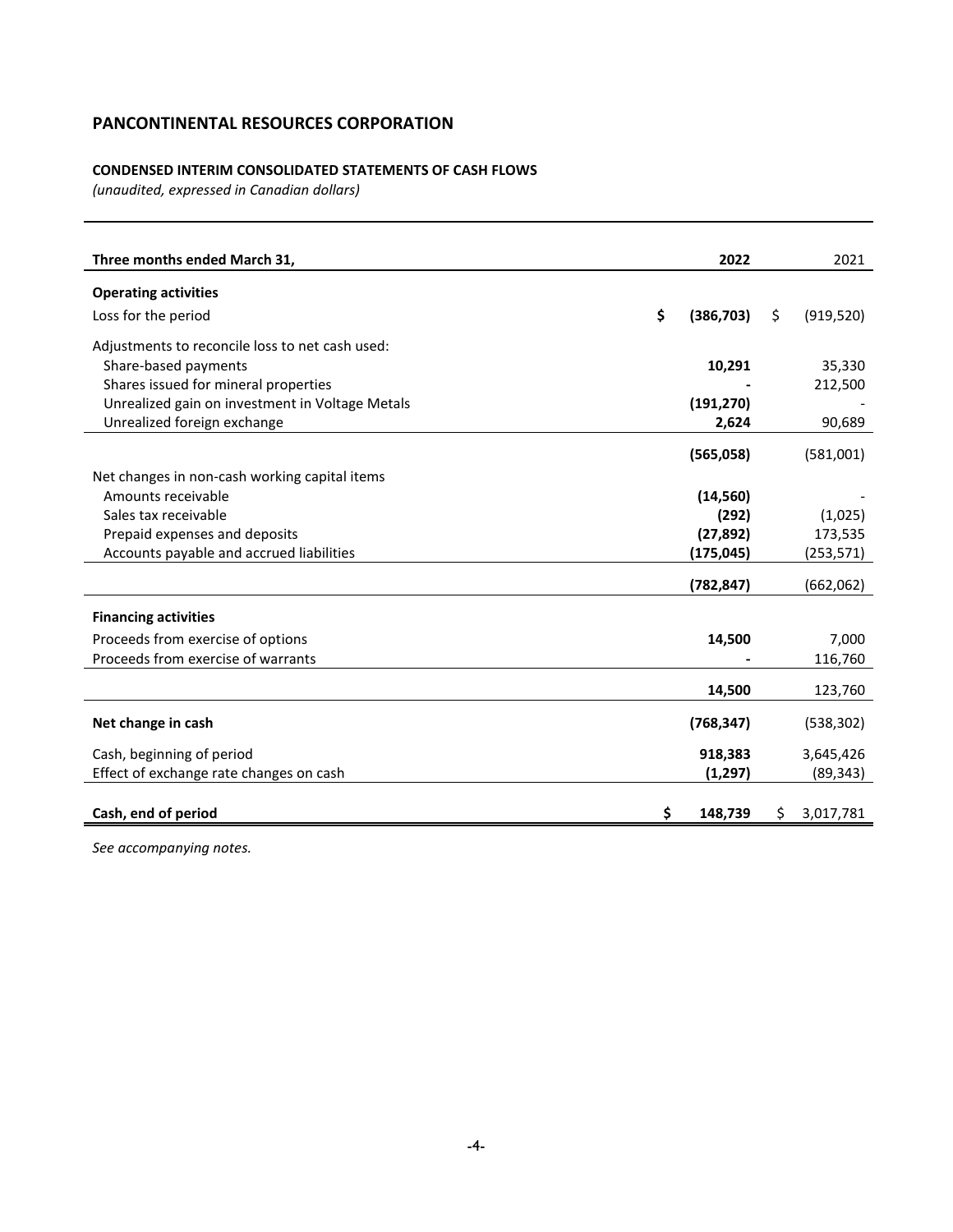## **NOTES TO THE CONDENSED INTERIM CONSOLIDATED FINANCIAL STATEMENTS**

*(unaudited, expressed in Canadian dollars)*

### **For the three months ended March 31, 2022**

### **1. NATURE OF OPERATIONS AND GOING CONCERN**

Pancontinental Resources Corporation (the "Company") is a publicly-listed exploration company involved in the business of acquiring and exploring mineral properties. The Company's shares are listed on the TSX Venture Exchange under the trading symbol "PUC" and on the United States OTCQB Venture Market under the trading symbol "PUCCF". The address of the Company's registered office is 217 Queen Street West, Suite 401, Toronto, Ontario, M5V 0R2.

### Going Concern

The business of exploration, development and mining of minerals involves a high degree of risk and there can be no assurances that future exploration activities will result in the discovery of economically recoverable mineral deposits. The success and continuation of the Company as a going concern is dependent upon the Company's ability to arrange financing, which in part, depends on prevailing market conditions, acquiring or discovering economically viable mineral properties, exploration success, and securing title and beneficial interest in its properties.

Further funds will be required for the Company to continue as a going concern, fulfil its obligations and fund its activities. The Company does not produce revenues from its exploration activities or have a regular source of cash flow. There can be no assurance that the Company will be able to obtain sufficient financing in the future or at favourable terms.

As at March 31, 2022, the Company had working capital of \$149,388 (December 31, 2021 - \$702,570), incurred losses for the current three-month period of \$386,703 (2021 - \$919,520), and, had an accumulated deficit of \$33,230,436 (December 31, 2021 - \$32,843,733). To recapitalize the Company, subsequent to March 31, 2022, the Company: completed a private placement for gross proceeds of \$1,621,200 (note 19).

These consolidated financial statements have been prepared using accounting principles applicable to a going concern, which assume that the Company will be able to realize its assets and discharge its liabilities in the normal course of operations. However, due to uncertainties surrounding a number of factors, such as, but not limited to, the ability to raise additional funds, ability to acquire mineral properties, exploration results, prices of underlying commodities, investor sentiment and financial market conditions, it is not possible to predict if this assumption will prove to be accurate. These factors indicate the existence of material uncertainties that may cast significant doubt about the Company's ability to continue as a going concern.

These financial statements do not include the necessary adjustments to reflect the recoverability and classification of recorded assets and liabilities and related expenses that might be necessary should the Company be unable to continue as a going concern. Such adjustments could be material.

## COVID-19

In March 2020, the World Health Organization declared coronavirus COVID-19 a global pandemic. This contagious virus, which continues to spread, has stressed health care providers and adversely affected global and local supply chains, workforces, economies, and financial markets.

There remains ongoing uncertainty surrounding the duration and severity of COVID-19 and the impact it may have on our financial position and results, exploration activities, workers, partners, consultants and suppliers. The Company has taken measures to contain the spread of COVID-19 and is proceeding with its exploration activities, as long as the work environment remains safe.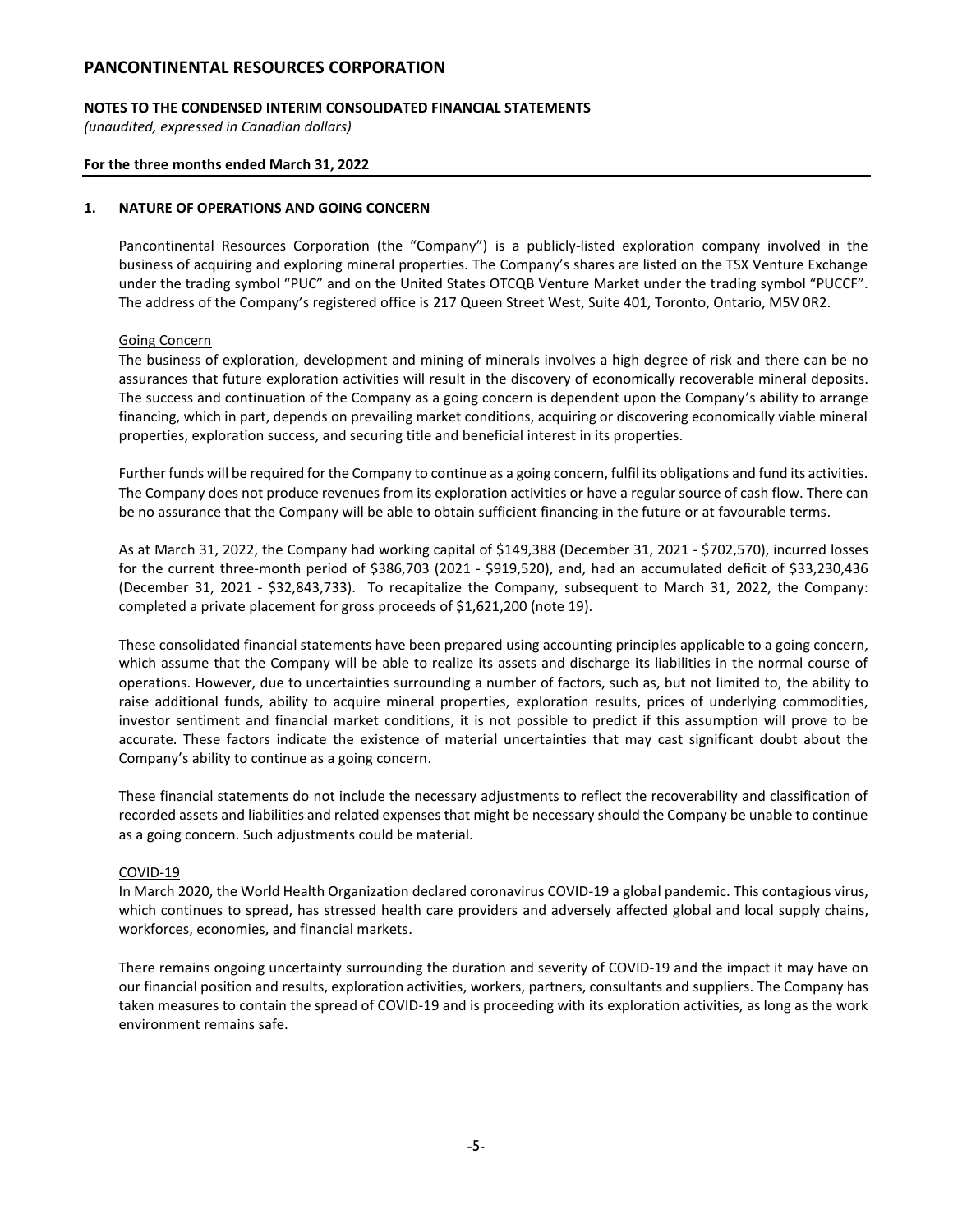### **NOTES TO THE CONDENSED INTERIM CONSOLIDATED FINANCIAL STATEMENTS**

*(unaudited, expressed in Canadian dollars)*

#### **For the three months ended March 31, 2022**

### **2. BASIS OF PREPARATION**

## **Statement of Compliance**

These unaudited condensed interim consolidated financial statements have been prepared in accordance with International Accounting Standard 34, Interim Financial Reporting, of the International Financial Reporting Standards ("IFRS"), as issued by the International Accounting Standards Board ("IASB") and interpretations of the IFRS Interpretations Committee ("IFRIC").

These consolidated financial statements for the three-month period ended March 31, 2022 were approved and authorized for issue by the Company's board of directors on May 25, 2022.

#### **Basis of Consolidation and Presentation**

These unaudited condensed interim consolidated financial statements include the accounts of the Company and its wholly-owned subsidiaries: Pancon Resources Carolinas Corp. ("PRC") (formerly, Palmetto Mining Corporation), a United States company; and, Maya Gold Corporation S.A. de C.V., an inactive Honduras company. All significant intercompany transactions and balances have been eliminated upon consolidation.

These consolidated financial statements are prepared on the historical cost basis, except for financial instruments classified as fair value through profit and loss. These consolidated financial statements are presented in Canadian dollars ("CAD"), which is the Company's and PRC's functional currency.

These condensed interim consolidated financial statements do not include all of the disclosure required in annual financial statements and should be read in conjunction with the Company's audited 2021 annual consolidated financial statements. These consolidated financial statements are not necessarily indicative of the results that may be anticipated for the entire year.

## **3. ACCOUNTING ESTIMATES AND JUDGEMENTS**

The preparation of financial statements requires the Company's management to make certain estimates and judgements that they consider reasonable and realistic. These estimates and judgements are based on historical experience, future expectations, economic conditions and other factors. Despite regular reviews, changes in circumstances and assumptions may result in changes in these estimates and judgements, which could materially impact the reported amount of the Company's assets, liabilities, equity or earnings. By their nature, estimates and judgements are subject to measurement uncertainty and actual results could vary from estimates.

Significant estimates relate to:

- measurement of share-based payments and warrant valuation;
- measurement of shares issued to acquire mineral properties and settle debt;
- measurement and impairment of investments;
- recognition of deferred tax assets and liabilities; and,
- establishment of provisions.

Significant judgements relate to:

- ability to continue as a going concern;
- functional currency of the Company and its subsidiary; and,
- choice of accounting policy for exploration and evaluation.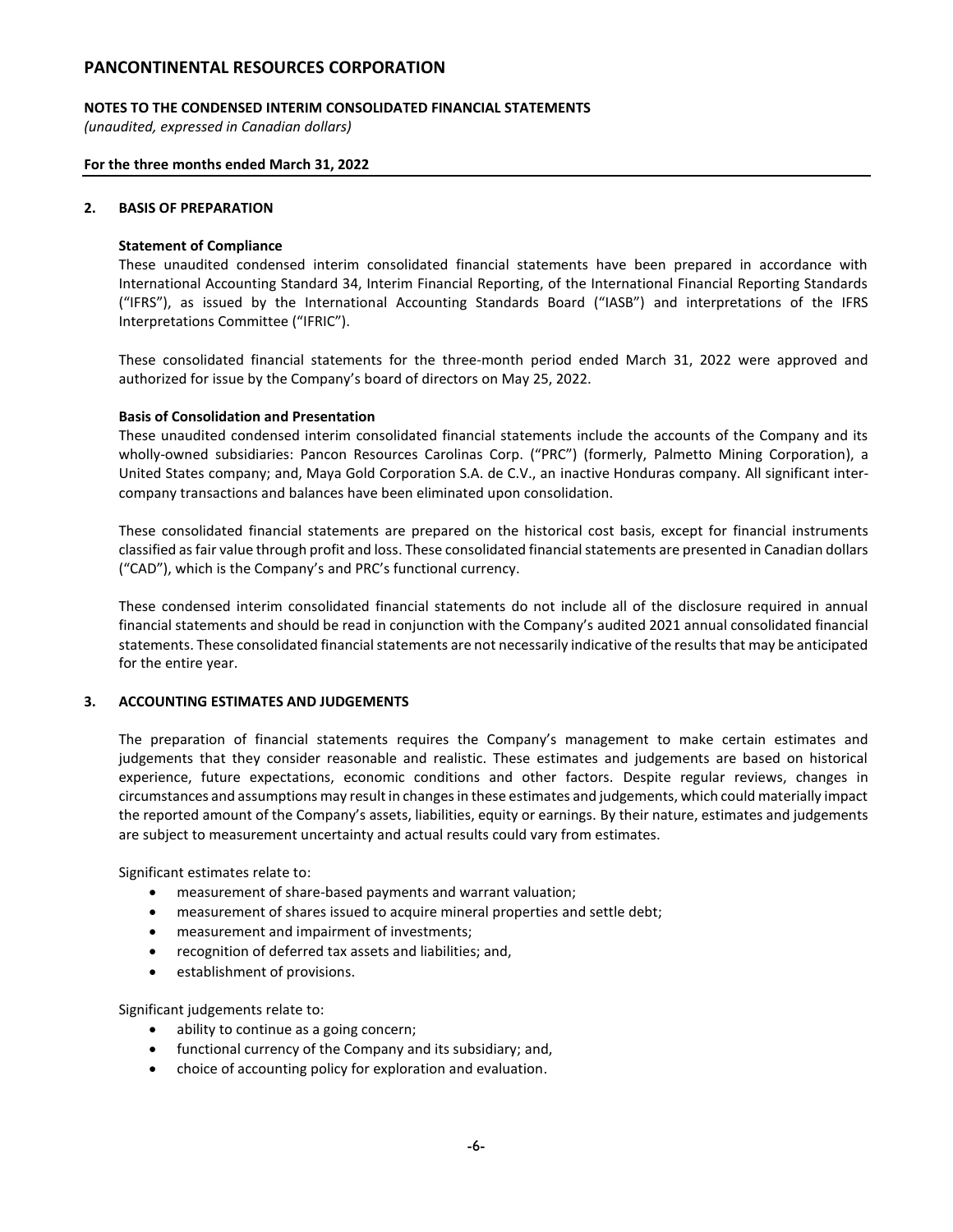## **NOTES TO THE CONDENSED INTERIM CONSOLIDATED FINANCIAL STATEMENTS**

*(unaudited, expressed in Canadian dollars)*

### **For the three months ended March 31, 2022**

### **4. SIGNIFICANT ACCOUNTING POLICIES**

The Company's accounting policies, as described in Note 4, Significant Accounting Policies, of the Company's audited annual consolidated financial statements for the year ended December 31, 2021, have been applied consistently to all periods presented in these condensed interim consolidated financial statements, unless otherwise noted.

### **Adoption of IFRS 9 – Financial Instruments**

The IASB issued an amendment to IFRS 9, Financial Instruments clarifying which fees to include in the test in assessing whether to derecognize a financial liability. Only those fees paid or received between the borrower and the lender, including fees paid or received by either the entity or the lender on the other's behalf are included. On January 1, 2022, the Company adopted IFRS 9, which did not have any effect on the Company's financial statements.

### **5. NEW STANDARD AND INTERPRETATIONS ISSUED, BUT NOT YET ADOPTED**

The following standard has been issued but is not yet effective:

#### **IAS 1 – Presentation of Financial Statements**

The IASB has issued an amendment to IAS 1, Presentation of Financial Statements providing a more general approach to the classification of liabilities. The amendment clarifies that the classification of liabilities as current or non-current depends on the rights existing at the end of the reporting period as opposed to management's intentions or expectations of exercising the right to defer settlement of the liability. Management would classify debt as non-current only when the Company complies with all the conditions at the reporting date.

The amendments further clarify that settlement of a liability refers to the transfer of cash, equity instruments, other assets or services to the counterparty. The amendments are effective for annual periods beginning on or after January 1, 2023 and are to be applied retrospectively, with early adoption permitted. The extent of the impact of adoption of this standard has not yet been determined.

## **6. CAPITAL MANAGEMENT**

The Company's objectives when managing capital are: to safeguard its ability to continue as a going concern; and, to have sufficient capital to fund the exploration and development of its mineral properties and the acquisition of other mineral properties for the benefit of its shareholders.

The Company considers its capital structure to consist of shareholder equity. In order to maintain its capital structure the Company is dependent on equity funding and loans from related parties. Funding through equity instruments is comprised of common shares, warrants and incentive stock options. The Board of Directors does not establish quantitative targets on its capital criteria for management, however, it relies on management to review its capital management methods and requirements on an ongoing basis and make adjustments, accordingly, to sustain future development of the business.

There were no changes in the Company's management of its capital during the current three-month period. The Company is not subject to any externally imposed capital requirements.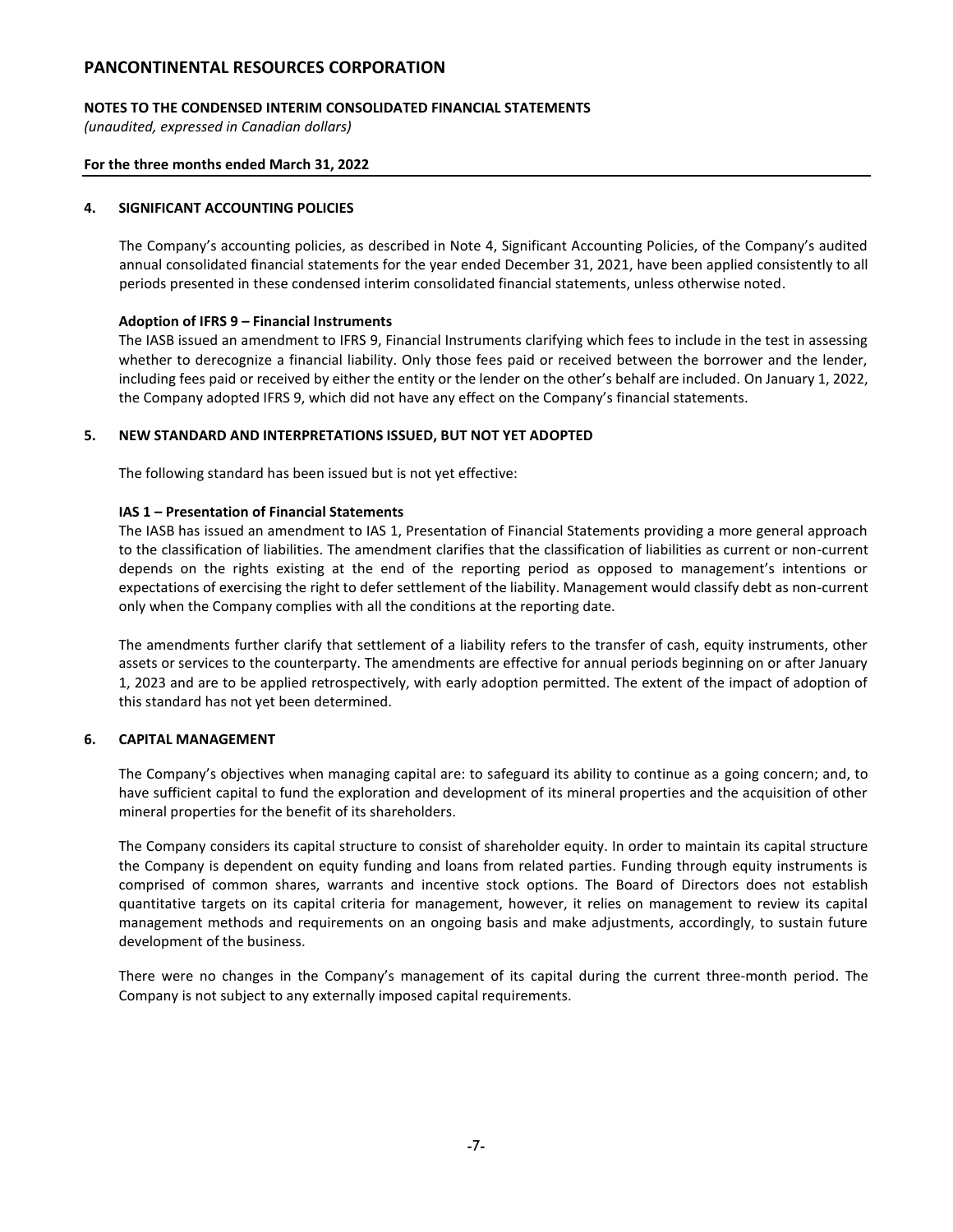## **NOTES TO THE CONDENSED INTERIM CONSOLIDATED FINANCIAL STATEMENTS**

*(unaudited, expressed in Canadian dollars)*

#### **For the three months ended March 31, 2022**

### **7. ACCOUNTS PAYABLE AND ACCRUED LIABILITIES**

|                                       | March 31          | December 31 |
|---------------------------------------|-------------------|-------------|
|                                       | 2022              | 2021        |
| <b>Suppliers</b><br>Related parties * | 199,378<br>20,911 | 171,170     |
|                                       |                   | 224,020     |
|                                       | 220,289           | 395,190     |

 Related party payables and accrued liabilities represent amounts for unpaid fees and/or expenses that are payable to directors/officers or entities controlled by or associated with directors/officers.

### **8. SHARE CAPITAL**

#### **Authorized**

Unlimited common shares Unlimited preferred shares

#### **Shares Issued - Mineral Properties**

On March, 29, 2021, the Company issued 1,250,000 common shares at \$0.17 per share in accordance with the option agreement for the St. Laurent Project (Note 11).

### **Shares Issued - Debt Settlements**

On June 22, 2021, the Company issued 515,000 common shares at \$0.17 per share to Company directors in settlement of loans payable of \$103,000.

#### **Shares Issued - Stock Options**

During the year ended December 31, 2021, the Company issued 5,725,000 common shares in connection to the exercise of stock options for proceeds of \$659,500. The fair value of these options was \$574,960, which was transferred from contributed surplus to share capital.

During the three-month period ended March 31, 2022, the Company issued 200,000 common shares in connection to the exercise of stock options for proceeds of \$14,500. The fair value of these options was \$11,654, which was transferred from contributed surplus to share capital.

#### **Shares Issued - Warrants**

During the year ended December 31, 2021, the Company issued 3,542,500 common shares in connection to the exercise of unit warrants for proceeds of \$247,975. The fair value of these warrants was \$79,188. The fair value of these warrants was transferred from the warrant reserve account.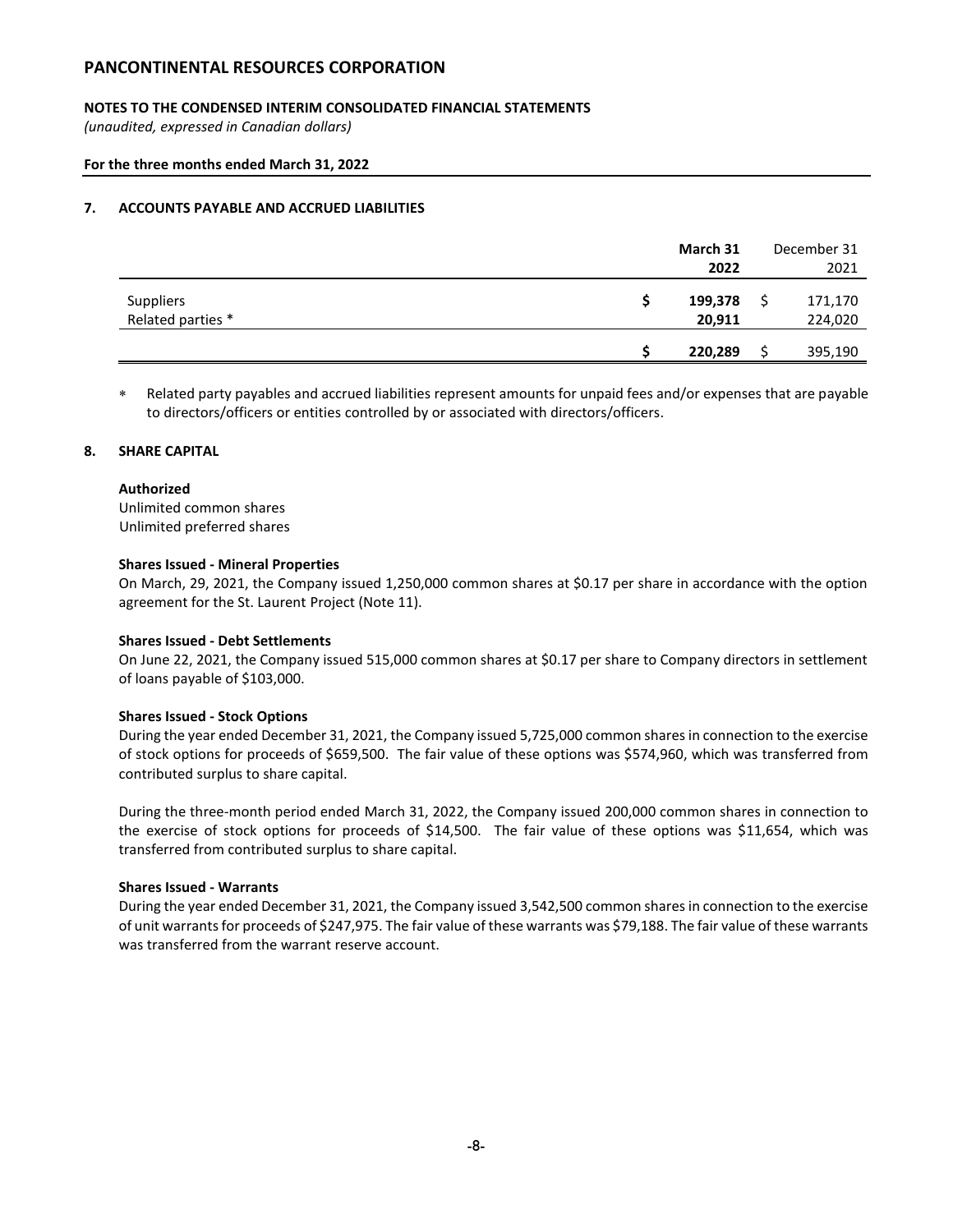### **NOTES TO THE CONDENSED INTERIM CONSOLIDATED FINANCIAL STATEMENTS**

*(unaudited, expressed in Canadian dollars)*

#### **For the three months ended March 31, 2022**

#### **SHARE CAPITAL (continued)**

#### **Stock Options**

Under the terms of the Company's stock option plan ("Plan"), the Company is authorized to issue up to a maximum of 10% of the issued common shares with an exercise period that is not to exceed ten years. The term, exercise price and vesting conditions of the options are fixed by the Board of Directors at the time of grant.

Stock option transactions and the number of stock options outstanding are as follows:

|                            |             | Weighted |
|----------------------------|-------------|----------|
|                            |             | average  |
|                            |             | exercise |
|                            | Number      | price    |
|                            |             |          |
| Balance, December 31, 2020 | 22,225,000  | \$0.11   |
| Granted (i)                | 3,985,000   | 0.20     |
| Exercised                  | (5,725,000) | 0.12     |
| Expired                    | (200,000)   | 0.12     |
|                            |             |          |
| Balance, December 31, 2021 | 20,285,000  | \$0.11   |
| Exercised                  | (200,000)   | 0.07     |
| Expired                    | (400,000)   | 0.12     |
|                            |             |          |
| Balance, March 31, 2022    | 19,685,000  | \$0.12   |

(i) On June 10, 2021, the Company granted 255,000 stock options to directors. These options vested immediately and were issued with an exercise price of \$0.25. Of these options: 150,000 options have a one year term, expiring on June 10, 2022; and, 105,000 options have a five year term, expiring on June 10, 2026.

On December 31, 2021, the Company granted 3,730,000 stock options to directors, officers and consultants, of which 190,000 options were for the services of an investor relations consultant. All of these options were issued with an exercise price of \$0.20 and have a five year term, expiring on December 31, 2026. All of the option vested immediately with the exception of the investor relations consultant options, which vest in instalments of 47,500 options every three months.

Fair value of the options issued were estimated using the Black-Scholes option-pricing model with the following weighted average assumptions:

|                                                  | 2021    |
|--------------------------------------------------|---------|
|                                                  |         |
| Dividend yield                                   | Nil     |
| Expected volatility (based on historical prices) | 146%    |
| Risk-free rate of return                         | 1.20%   |
| Expected life                                    | 5 Years |
| Share price                                      | \$0.11  |

Share-based payment expense recognized for the current three-month period was \$10,291 (2021 - \$35,330). The offsetting credit was charged to contributed surplus. Consultant options were measured using the Black-Scholes option pricing model due to the absence of a reliable measurement of the services granted.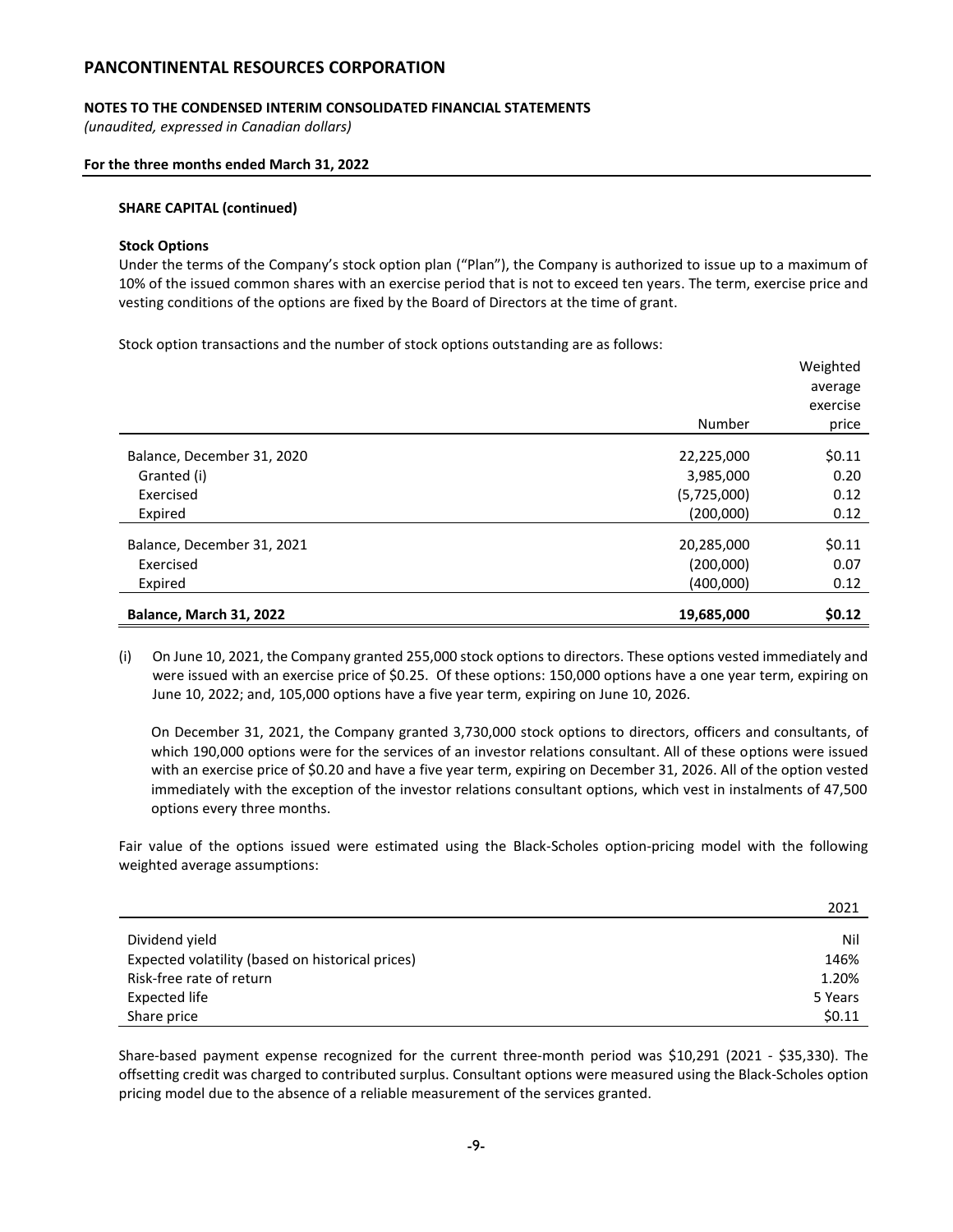### **NOTES TO THE CONDENSED INTERIM CONSOLIDATED FINANCIAL STATEMENTS**

*(unaudited, expressed in Canadian dollars)*

#### **For the three months ended March 31, 2022**

## **SHARE CAPITAL (continued)**

The following summarizes information on the outstanding stock options:

|                    |            |          |             | Average      |
|--------------------|------------|----------|-------------|--------------|
|                    |            |          |             | remaining    |
|                    |            | Exercise |             | contractual  |
| <b>Expiry Date</b> | Number     | price    | Exercisable | life (years) |
|                    |            |          |             |              |
| June 10, 2022      | 150,000    | \$0.25   | 150,000     | 0.19         |
| June 21, 2022      | 25,000     | 0.10     | 25,000      | 0.22         |
| June 21, 2022      | 300,000    | 0.14     | 300,000     | 0.22         |
| January 10, 2023   | 1,200,000  | 0.05     | 1,200,000   | 0.78         |
| May 1, 2023        | 1,850,000  | 0.07     | 1,850,000   | 1.08         |
| October 1, 2023    | 50,000     | 0.06     | 50,000      | 1.50         |
| January 18, 2024   | 900,000    | 0.08     | 900,000     | 1.80         |
| August 30, 2024    | 4,475,000  | 0.10     | 4,475,000   | 2.42         |
| January 22, 2025   | 1,800,000  | 0.05     | 1,800,000   | 2.81         |
| August 10, 2025    | 3,600,000  | 0.14     | 3,600,000   | 3.36         |
| October 25, 2025   | 1,500,000  | 0.20     | 1,125,000   | 3.57         |
| June 10, 2026      | 105,000    | 0.25     | 105,000     | 4.19         |
| December 31, 2026  | 3,730,000  | 0.20     | 3,587,500   | 4.75         |
|                    |            |          |             |              |
|                    | 19,685,000 | \$0.12   | 19,167,500  | 2.86         |

## **9. WARRANTS**

Warrant transactions and number of warrants outstanding are as follows:

|                                               |             | average  |  |
|-----------------------------------------------|-------------|----------|--|
|                                               |             | exercise |  |
|                                               | Number      | price    |  |
| Balance, December 31, 2020                    | 65,002,050  | \$0.12   |  |
| Exercised                                     | (3,542,500) | 0.07     |  |
|                                               |             |          |  |
| Balance, December 31, 2021 and March 31, 2022 | 61,459,550  | \$0.12   |  |

The following summarizes information on the outstanding warrants:

|                    |            |          | Weighted     |              |
|--------------------|------------|----------|--------------|--------------|
|                    |            |          | average      |              |
|                    |            | Exercise | remaining    | Relative     |
| <b>Expiry Date</b> | Number     | price    | life (years) | fair value   |
|                    |            |          |              |              |
| September 11, 2022 | 1,254,050  | \$0.12   | 0.44         | \$<br>95,748 |
| September 11, 2022 | 12,750,000 | 0.18     | 0.44         | 768,482      |
| September 16, 2022 | 9,955,500  | 0.07     | 0.46         | 226,288      |
| March 17, 2025     | 37,500,000 | 0.12     | 2.96         | 1,487,349    |
|                    |            |          |              |              |
|                    | 61,459,550 | \$0.12   | 1.98         | 2,577,867    |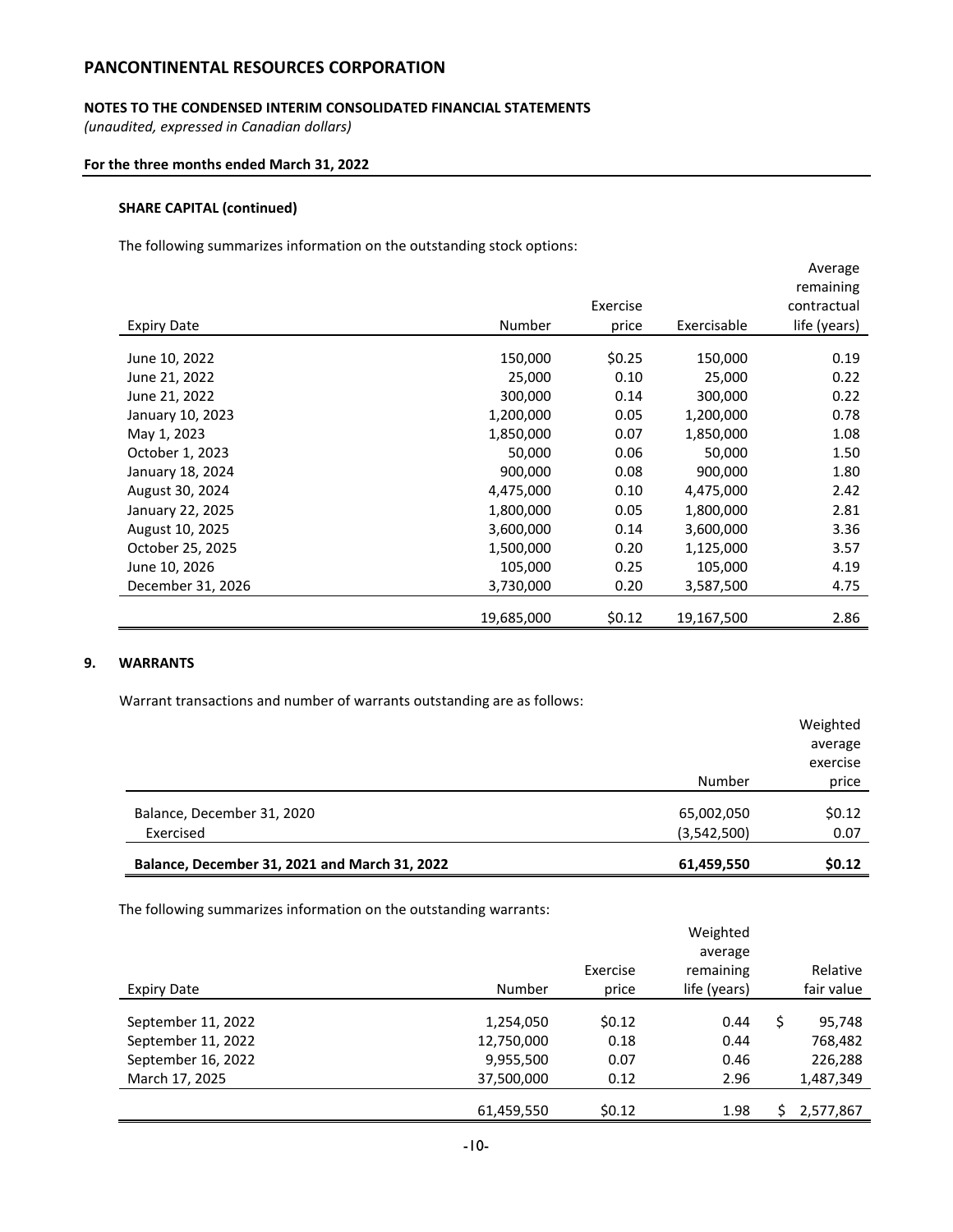## **NOTES TO THE CONDENSED INTERIM CONSOLIDATED FINANCIAL STATEMENTS**

*(unaudited, expressed in Canadian dollars)*

**For the three months ended March 31, 2022**

## **10. CORPORATE AND ADMINISTRATIVE**

|                                     | Three months ended<br>March 31 |    |         |  |
|-------------------------------------|--------------------------------|----|---------|--|
|                                     | 2022                           |    | 2021    |  |
| Consulting (note 14)                | \$<br>8,400                    | \$ | 30,615  |  |
| Filing and transfer agent fees      | 8,945                          |    | 9,963   |  |
| Insurance                           | 4,818                          |    | 6,262   |  |
| Management fees (note 14)           | 86,979                         |    | 60,480  |  |
| Office and general                  | 6,470                          |    | 8,801   |  |
| Professional fees                   | 6,680                          |    | 4,490   |  |
| Salaries and benefits               | 26,954                         |    |         |  |
| Shareholder relations and promotion | 71,807                         |    | 102,490 |  |
| Travel                              | 1,913                          |    | 376     |  |
|                                     | \$<br>222,966                  | \$ | 223,477 |  |

#### **11. EXPLORATION AND EVALUATION**

|                        | Three months ended |    |          |  |
|------------------------|--------------------|----|----------|--|
|                        |                    |    | March 31 |  |
|                        | 2022               |    | 2021     |  |
|                        |                    |    |          |  |
| Acquisition costs      | \$                 | \$ | 322,500  |  |
| Property costs         | 24,690             |    | 24,687   |  |
| Assaying               | 51,376             |    | 112,975  |  |
| Consulting/Contracting | 75,285             |    | 135,581  |  |
| <b>Drilling</b>        |                    |    | 204,706  |  |
| Environmental          |                    |    | 56,970   |  |
| Equipment and supplies | 18,071             |    | 49,234   |  |
| Geophysics/Surveys     | 49,733             |    |          |  |
| Reports                | 620                |    | 3,146    |  |
| Site costs             | 26,755             |    | 26,256   |  |
| Travel/Transportation  | 8,097              |    | 11,273   |  |
| Wages and benefits     | 88,680             |    |          |  |
|                        | \$<br>343,307      | \$ | 947,328  |  |

#### **Brewer Gold Project – South Carolina, United States**

The Brewer Gold Project is located in Chesterfield County, South Carolina, United States and encompasses approximately 1,000 acres**.** In January, 2020, the Company in co-operation with Environmental Risk Transfer LLC (ERT), a company providing environmental risk transfer solutions to mitigate environmental liabilities, was awarded the right by the Brewer Gold Receiver LLC (the "Receiver"), the South Carolina Department of Health and Environmental Control ("SC DHEC") and the U.S. Environmental Protection Agency ("US EPA"), to explore the former Brewer Gold Mine property ("Brewer"), a Superfund site.

On March 1, 2020, the Company and the Receiver executed an exclusive mining lease with the option for the Company to purchase Brewer (the "Option Agreement"). During 2021, the Company expended the requisite US \$2 million to conduct exploration and environmental due diligence during the Option Agreement's initial twenty-four-month term, which began on April 1, 2020. On March 23, 2022, this period was extended until December 31, 2024, with no additional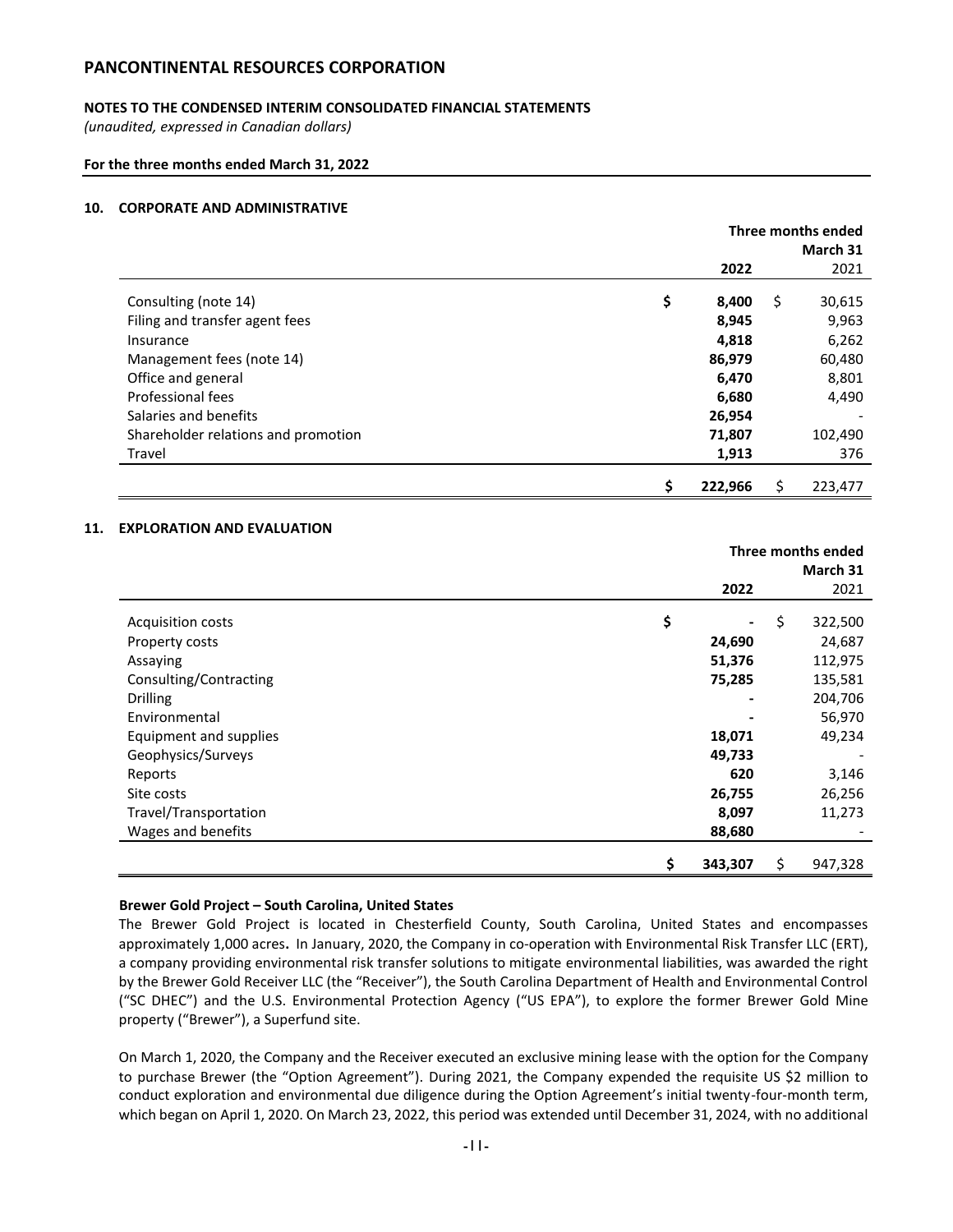## **NOTES TO THE CONDENSED INTERIM CONSOLIDATED FINANCIAL STATEMENTS**

*(unaudited, expressed in Canadian dollars)*

### **For the three months ended March 31, 2022**

### **EXPLORATION AND EVALUATION (continued)**

expenditure requirements. The Company can exercise its option to purchase Brewer at any time during the option term. Pursuant to the Option Agreement, during 2020 and 2021, the Company retained ERT to conduct environmental due diligence required to determine the Superfund liability at Brewer, at a cost of US \$250,000.

The purchase price for Brewer is comprised of the following two components:

- (i) the cost of environmental remediation and financial assurance for assuming ownership of all past environmental liability at Brewer, which will be an amount based on ERT's environmental due diligence during the option term; and,
- (ii) half of the total past costs incurred by the SC DHEC and the US EPA to clean and manage Brewer since 2000, which costs are to be paid from future mining operations in ten equal annual installments subject to a profit formula to be determined by the parties.

|                        | Three months ended |    |          |
|------------------------|--------------------|----|----------|
|                        |                    |    | March 31 |
| <b>Brewer</b>          | 2022               |    | 2021     |
|                        |                    |    |          |
| Property costs         | \$<br>1,899        | \$ | 1,899    |
| Assaying               | 51,376             |    | 112,975  |
| Consulting/Contracting | 75,285             |    | 135,581  |
| <b>Drilling</b>        |                    |    | 204,706  |
| Environmental          |                    |    | 56,970   |
| Equipment and supplies | 18,071             |    | 49,234   |
| Geophysics/Surveys     | 49,733             |    |          |
| Reports                | 620                |    | 3,146    |
| Site costs             | 26,375             |    | 25,998   |
| Travel/Transportation  | 8,097              |    | 11,273   |
| Wages and benefits     | 88,680             |    |          |
|                        | \$<br>320,136      | \$ | 601,782  |

## **Jefferson Gold Project – South Carolina, United States**

The Jefferson Gold Project is located in Chesterfield County, South Carolina, United States and nearly completely surrounds the former Brewer Gold Mine. As at March 31, 2022, Jefferson consisted of fifteen exploration-stage gold prospective property leases owned by private landowners, encompassing approximately 1,989 acres. The total annual lease payments for 2022 is US \$215,845.

Of the fifteen leases, the Company has the right to acquire a 100% interest in thirteen leases and, also holds a right of first refusal to acquire a 100% interest in one lease. The leases range in expiration from 2022 to 2031. In addition, the Company reserves the right to relinquish fourteen of the leases at any time. Five of the leases include a production royalty ranging from 1.5% to 3.5%, which is payable to the landowner that owns the property from which minerals are produced.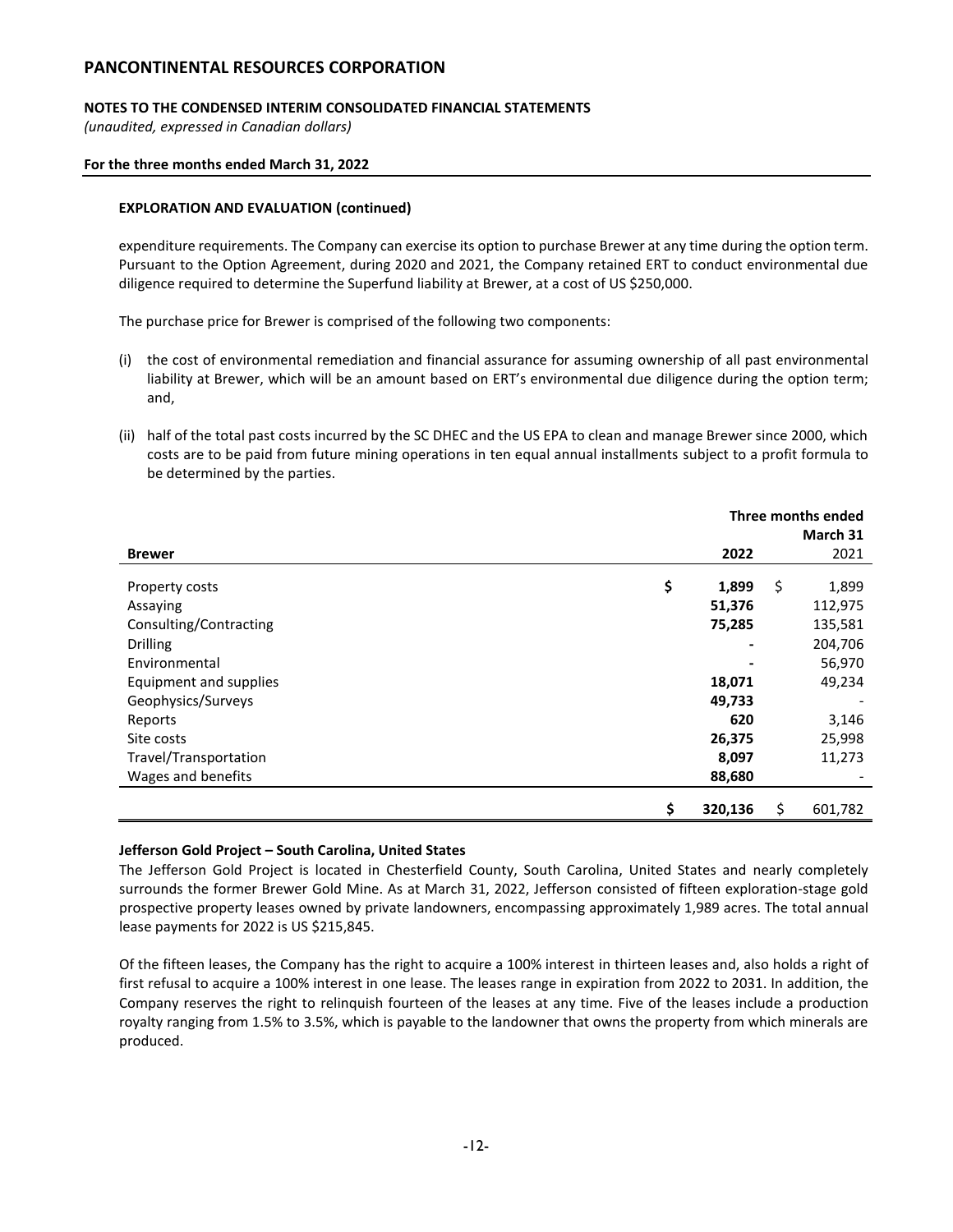## **NOTES TO THE CONDENSED INTERIM CONSOLIDATED FINANCIAL STATEMENTS**

*(unaudited, expressed in Canadian dollars)*

#### **For the three months ended March 31, 2022**

#### **EXPLORATION AND EVALUATION (continued)**

|                              | Three months ended |  |                |
|------------------------------|--------------------|--|----------------|
|                              |                    |  | March 31       |
| Jefferson                    | 2022               |  | 2021           |
| Property costs<br>Site costs | 22,791<br>380      |  | 22,788<br>(42) |
|                              | 23,171             |  | 22,746         |

#### **St. Laurent Project – Ontario, Canada (Sold)**

St. Laurent is an exploration-stage nickel-copper-cobalt-gold-platinum-palladium project and is located in St. Laurent township, approximately 160 kilometres northeast of Timmins, Ontario and encompasses an area of approximately 4,400 hectares. In December 2021, the sale of St. Laurent (Note 12) to Voltage Metals Inc. was completed and the Company retained the right to purchase a 1% net smelter royalty for \$1,000,000.

#### Option Agreement

On March 25, 2019, the Company entered into an option agreement with 2681891 Ontario Inc. (the "Optionor"), pursuant to which the Company obtained the right (the "Option") to acquire a 100% interest in the St. Laurent property. In March 2021, the Company completed its payment obligations and exercised the Option pursuant to the Company's purchase agreement with Voltage Metals Inc. To exercise the Option, the Company:

- (i) Paid the Optionor an aggregate of \$145,000 as follows:
	- \$15,000 on or before April 17, 2019 (paid);
	- \$20,000 on or before April 17, 2020 (paid);
	- \$50,000 on or before April 17, 2021 (paid in March 2021);
	- \$60,000 on or before April 17, 2022 (paid in March 2021).

(ii) Issued to the Optionor an aggregate of 1,850,000 common shares of the Company as follows:

- 250,000 common shares within 5 days of April 17, 2019 (issued);
- 350,000 common shares on or before April 17, 2020 (completed);
- 500,000 common shares on or before April 17, 2021 (issued on March 29, 2021);
- 750,000 common shares on or before April 17, 2022 (issued on March 29, 2021).

|                   | Three months ended |   |          |
|-------------------|--------------------|---|----------|
|                   |                    |   | March 31 |
| St. Laurent       | 2022               |   | 2021     |
| Acquisition costs | $\sim 100$         | S | 322,500  |
| Site costs        | $\blacksquare$     |   | 300      |
|                   | $\blacksquare$     |   | 322,800  |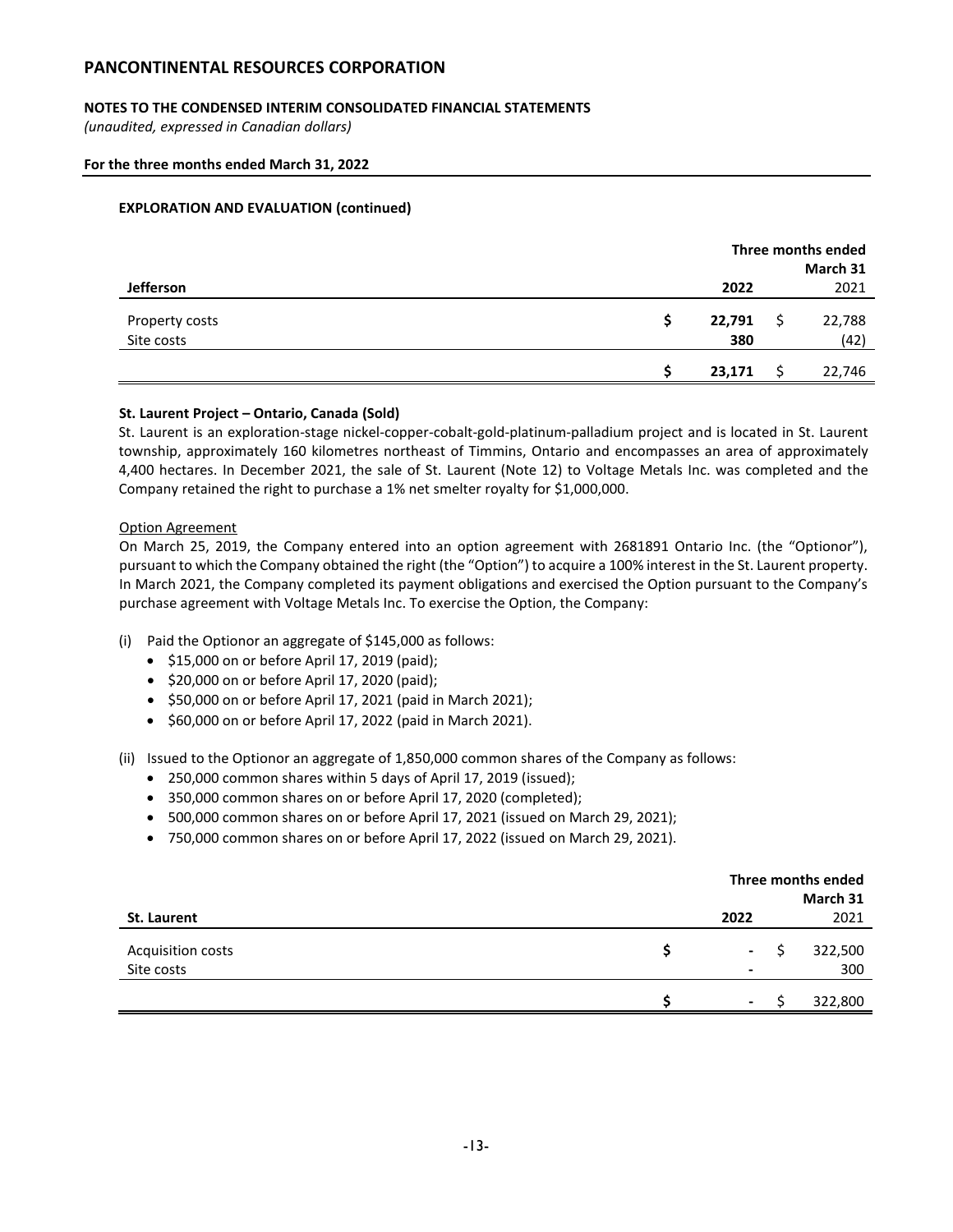## **NOTES TO THE CONDENSED INTERIM CONSOLIDATED FINANCIAL STATEMENTS**

*(unaudited, expressed in Canadian dollars)*

### **For the three months ended March 31, 2022**

## **12. SALE OF EXPLORATION AND EVALUATION PROPERTIES – ONTARIO, CANADA**

On June 20, 2020, the Company entered into an agreement (the "Purchase Agreement") with Voltage Metals Inc., formerly, Tempus Resources Inc. ("Voltage Inc."), a private company, pursuant to which Voltage Inc. obtained the right ("Option") to acquire up to a 100% interest in the Company's four mineral projects, St. Laurent, Montcalm, Nova and Gambler (the "Projects"), located in Ontario, Canada. On March 1, 2021, the Purchase Agreement was amended, whereby the remaining \$800,000 of the requisite \$1 million cash payment was spread over three quarterly instalments, beginning March 31, 2021; and, the \$2 million exploration expenditure stage was eliminated and exchanged for 1,000,000 common shares of Voltage Inc.

In December 2021, Voltage Inc. acquired all of the Company's interest in the Projects and completed the exercise of the Option, having:

- (i) Paid an aggregate of \$1,000,000 to the Company, as follows:
	- \$100,000 non-refundable deposit on signing;
	- \$100,000 by September 22, 2020;
	- \$300,000 by March 31, 2021;
	- \$300,000 by September 30, 2021; and,
	- \$200,000 by December 31, 2021.
- (ii) Issued 1,000,000 common shares (the "Voltage Inc. Shares") in the share capital of Voltage Inc. to the Company on March 29, 2021.
	- 500,000 common shares are subject to a trading restriction of four months following a liquidity event\*); and,
	- 500,000 common shares are subject to a trading restriction of eight months following a liquidity event\*).

\*The liquidity event occurred on March 18, 2022, as Voltage Inc.'s common shares were exchanged for the securities of another issuer and was listed on a recognized stock exchange (Note 13).

In 2021, the initial value placed on the Voltage Shares was \$50,000 and it was considered a Level 2 financial instrument.

## **13. INVESTMENT IN VOLTAGE METALS**

On March 11, 2022, Mansa Exploration Inc. acquired Voltage Metals Inc. and changed its name to Voltage Metals Corp. ("Voltage Corp."). The Voltage Inc. Shares were then exchanged for 1,269,841 Voltage Corp. common shares (the "Voltage Corp. Shares"). Voltage Corp. was then listed for trading on the Canadian Securities Exchange ("CSE") on March 18, 2022 (the "Voltage Listing Date"). The ability of the Company to sell or transfer any part of the Voltage Corp. Shares is limited by the following:

- firstly, the CSE policy, whereby 20% of the Voltage Corp. Shares were released on March 11, 2022 and the remainder shall be released in four (4) equal quarterly instalments, ending on March 11, 2023: and,
- secondly, in accordance with the Purchase Agreement, whereby beginning on the Voltage Listing Date, 50% of the Voltage Corp Shares are subject to a trading restriction of four months and 50% are subject to a trading restriction of eight months,

For 2022, the Voltage Corp. Shares will become the basis for valuation purposes and are considered a Level 1 financial instrument. Any resulting gain or loss in the fair value of the Exchanged Voltage Shares will be recognized through profit or loss. These estimates may vary from the actual prices that would be achieved in an arm's length transaction at the reporting date.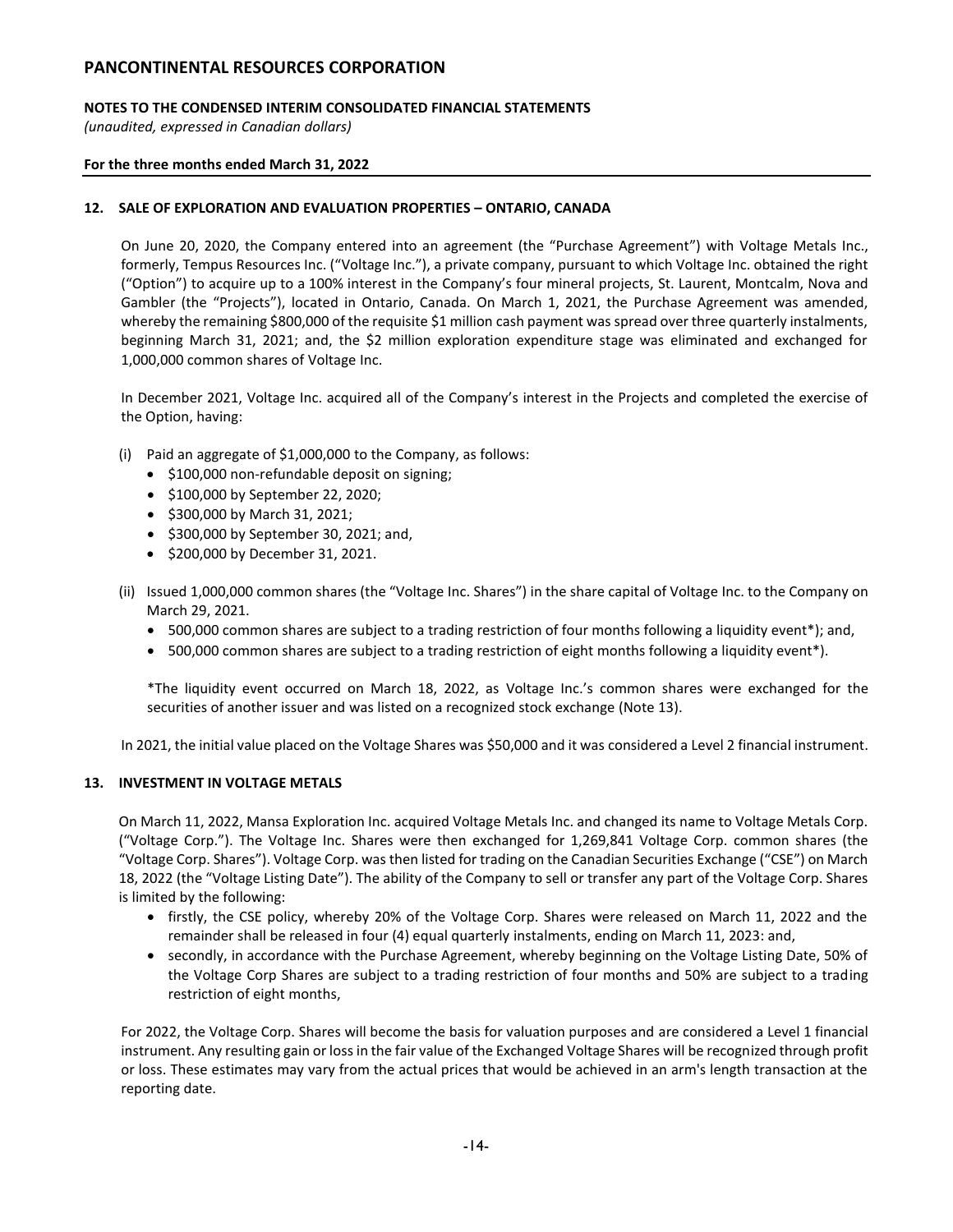## **NOTES TO THE CONDENSED INTERIM CONSOLIDATED FINANCIAL STATEMENTS**

*(unaudited, expressed in Canadian dollars)*

### **For the three months ended March 31, 2022**

### **INVESTMENT IN VOLTAGE METALS (continued)**

|                                                                          | Number     | Amount  |
|--------------------------------------------------------------------------|------------|---------|
| Balance, December 31, 2020                                               | $\sim 100$ |         |
| Voltage Metals Inc. shares acquired on sale of mineral properties (note) |            |         |
|                                                                          | 1,000,000  | 50,000  |
| Balance, December 31, 2021                                               | 1,000,000  | 50,000  |
| Gain on exchange of Voltage Metals Inc. shares                           | 269.841    | 140,476 |
| Gain on change in fair value                                             |            | 50,794  |
| <b>Balance, March 31, 2022</b>                                           | 1,269,841  | 241.270 |

#### **14. RELATED PARTY TRANSACTIONS AND BALANCES**

A summary of the compensation of key management (directors/officers) of the Company is included in the table below. Key management are those persons having authority and responsibility for planning, directing and controlling activities, directly or indirectly, of the Company.

|                                                                      | Three months ended<br>March 31 |  |        |
|----------------------------------------------------------------------|--------------------------------|--|--------|
|                                                                      | 2022                           |  | 2021   |
| Consulting (i)<br>Management fees (ii)<br>Share-based payments (iii) | 6,000<br>86,979<br>994         |  | 60,480 |
|                                                                      | 93,973                         |  | 60,480 |

(i) Consulting fees were paid or became payable to a company controlled by a Company director.

- (ii) Management fees were paid or became payable to a Company controlled by a Company officer and to a company associated with a Company officer.
- (iii) Share-based payments represents the fair value of stock options granted to Company directors and officers.

## **15. COMMITTMENTS AND CONTINGENCIES**

The Company has a management services agreement, effective April 1, 2021, with a Company officer that contains the provision of termination and change of control benefits. The agreement provides that in the event that the officer's services are terminated by the Company, other than for cause, or there is a change in control of the Company then the officer is entitled to receive a payment equal to the sum of: two (2) years of consulting fees; any unpaid bonus; plus the average of the bonus paid to the officer over the previous two (2) year period. As a triggering event has not taken place, the contingent payment of US \$590,000 has not been reflected in these consolidated financial statements.

### **16. GROSS OVERRIDING ROYALTY**

On February 8, 2007, the Company formed a joint venture (the "Joint Venture") with Enova Mining Limited, formerly, Crossland Strategic Metals Limited, ("Enova") and subsequently earned a 50% interest in a number of Australian properties prospective for rare earth elements ("REE") and uranium. On November 26, 2015 (the "Effective Date") the Company completed the sale of its entire interest in the Joint Venture to Essential Mining Resources Pty Ltd. ("EMR")and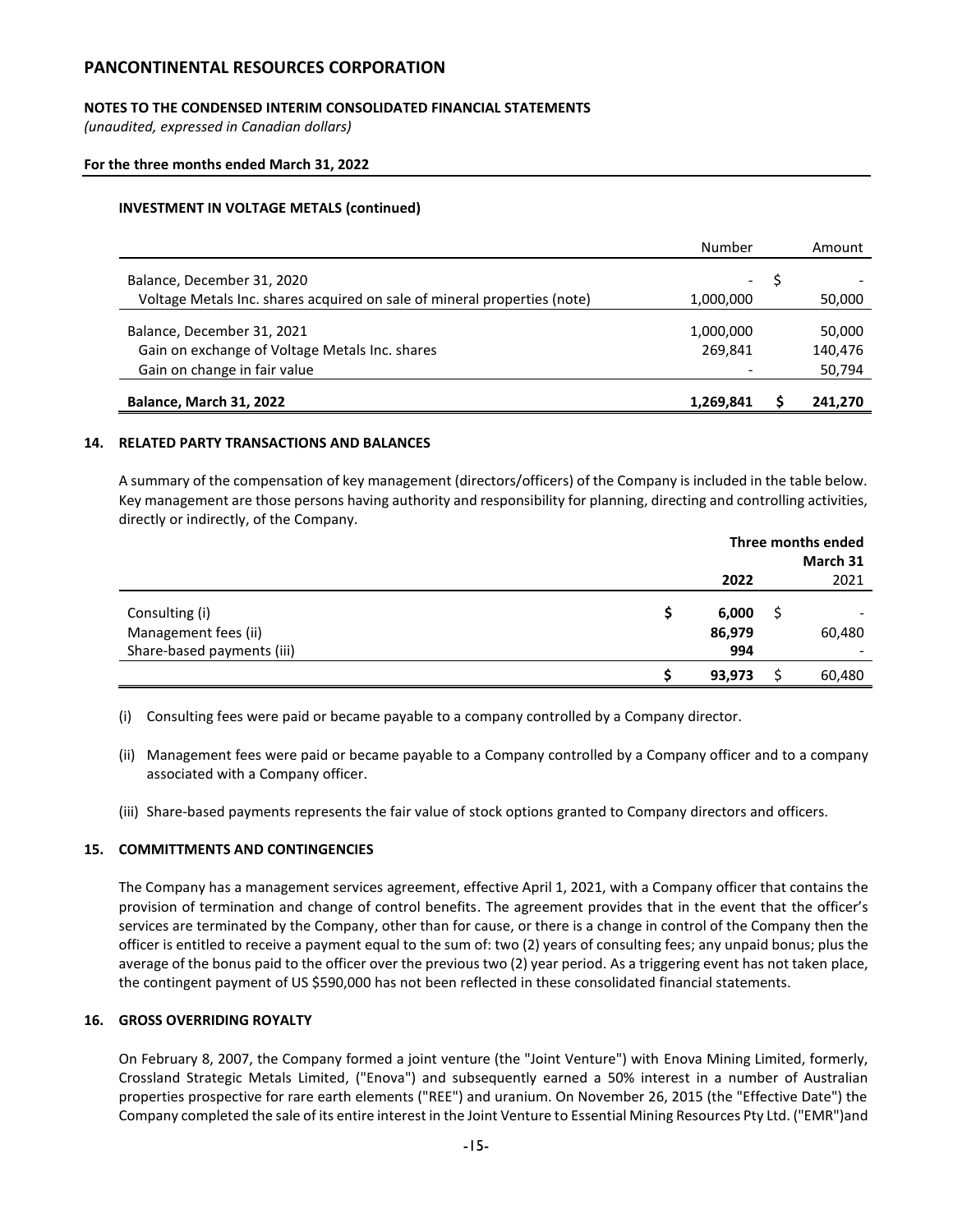## **NOTES TO THE CONDENSED INTERIM CONSOLIDATED FINANCIAL STATEMENTS**

*(unaudited, expressed in Canadian dollars)*

#### **For the three months ended March 31, 2022**

### **GROSS OVERRIDING ROYALTY (continued)**

retained a gross overriding royalty ("GOR") of one percent (1%) on sales of production from 100% of the Joint Venture properties ("JV Properties"). During 2017, EMR merged with Enova.

On each anniversary of the Effective Date, Enova is to pay the Company an advance royalty (2021 - AU \$2,311) based on the JV Properties retained and their size. In 2021, Enova advised the Company that it had overreported the advance royalty for the two previous years by AU \$220. The advance royalty payments: are non-refundable; and, are to be deducted from the 1% GOR payable to the Company upon the JV Properties being placed into production.

#### **17. LOSS PER SHARE**

Loss per share is calculated using the weighted average number of shares outstanding for the period. For the purposes of calculating the basic and diluted loss per share the effect of the potentially dilutive options and warrants were not included in the calculation as the result would be anti-dilutive.

### **18. FINANCIAL INSTRUMENTS AND RISK MANAGEMENT**

#### **Fair Value**

The carrying value of cash, amounts receivable and accounts payable and accrued liabilities approximates fair value due to the relative short-term maturity of these financial instruments. Fair value represents the amount that would be exchanged in an arms-length transaction between willing parties and is best evidenced by a quoted market price, if one exists.

IFRS 7 establishes a fair value hierarchy that prioritizes the valuation techniques for each financial instrument measured at fair value. Fair value amounts represent point-in-time estimates and may not reflect fair value in the future. The measurements are subjective in nature, involve uncertainties and are a matter of significant judgement.

The methods and assumptions used to develop fair value measurements are: Level 1 - includes quoted prices (unadjusted) in active markets for identical assets or liabilities; Level 2 - includes inputs, other than quoted prices included in Level 1, that are observable for an asset or liability, either directly (i.e. as process) or indirectly (i.e. derived from process); and, Level 3 - includes inputs that are not based on observable data.

#### **Risk Management**

The primary objectives of the Company's financial risk management procedures are to ensure that the outcome of activities involving elements of risk are consistent with the Company's objectives and risk tolerance, while maintaining an appropriate risk/reward balance and protecting the Company's financial position, from events that have the potential to materially impair its financial strength. These activities include the preservation of its capital by minimizing risk related to its cash.

The Company does not trade financial instruments for speculative purposes and does not have a risk management committee or written risk management policies. The Company's financial instruments are exposed to the risks described below:

#### **Credit Risk**

Credit risk is the risk that one party to a financial instrument will cause a financial loss for the other party, by failing to discharge their obligations. Financial instruments that potentially expose the Company to this risk consist of cash and the royalty revenue receivable. The Company mitigates the risk to its cash by depositing its cash with Canadian and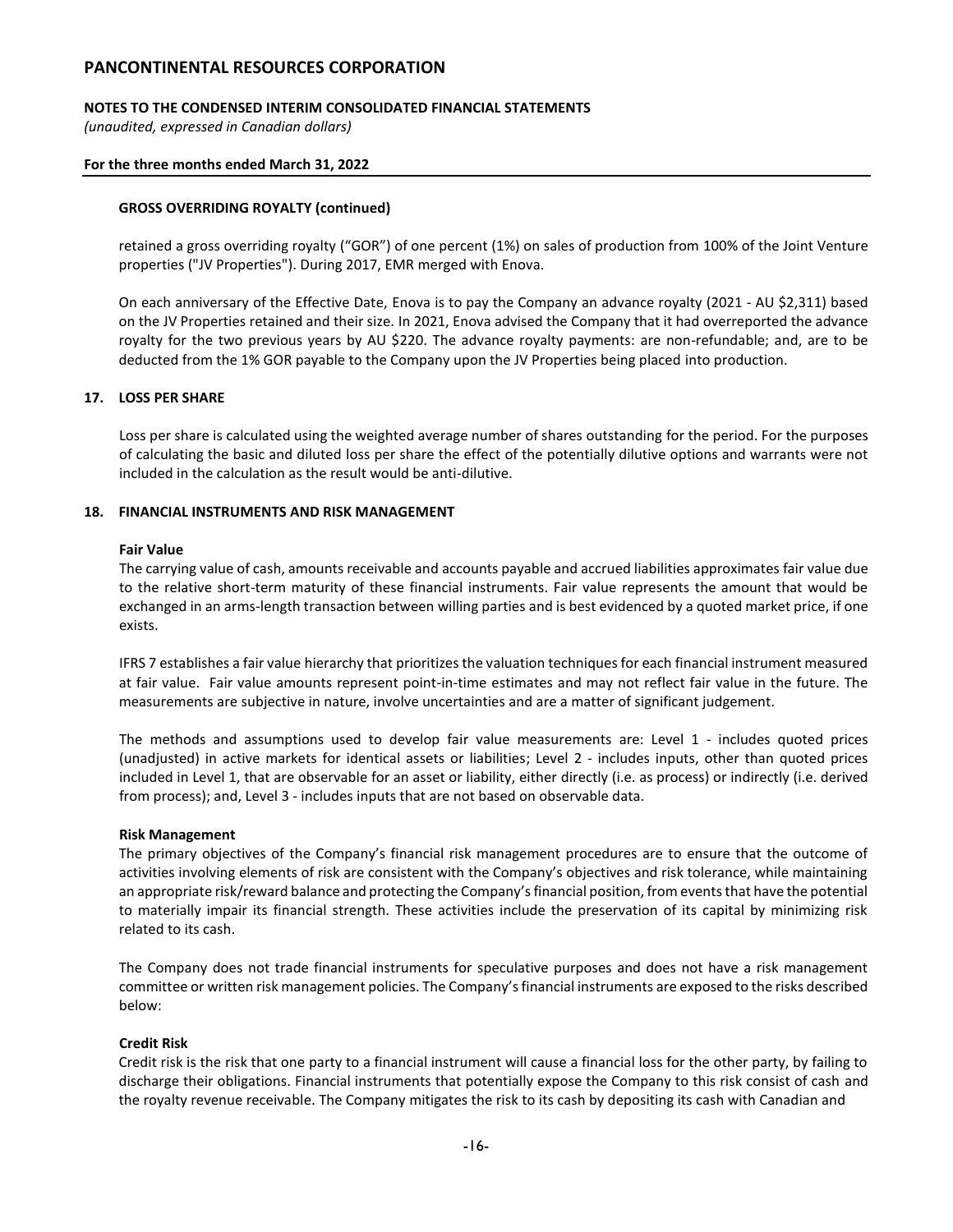### **NOTES TO THE CONDENSED INTERIM CONSOLIDATED FINANCIAL STATEMENTS**

*(unaudited, expressed in Canadian dollars)*

#### **For the three months ended March 31, 2022**

#### **FINANCIAL INSTRUMENTS AND RISK MANAGEMENT (continued)**

United States banks. Allowances for the royalty revenue receivable are recognized as necessary for potential credit losses.

#### **Currency Risk**

The Company operates in Canada and the United States, thus exposing the Company to market risks from fluctuations in foreign exchange rates. The Company has certain corporate and administrative expenditures, exploration and evaluation expenditures and future potential financial commitments (Note 11) denominated in United States dollars.

The Company monitors foreign exchange rates and has not entered into any financial arrangements to hedge or protect the Company from unfavourable changes in foreign exchange rates. As at March 31, 2022, a 10% change in the United States dollar (USD) would impact the Company's loss by approximately \$6,000 (December 31, 2021 - \$20,000).

#### **Interest Rate Risk**

Interest rate risk is the risk that the fair value of future cash flows of a financial instrument will fluctuate because of changes in interest rates The Company's excess cash is invested in financial instruments that provide safety and flexibility for early redemption. The Company's excess cash is subject to interest rate risk resulting from fluctuations in prime rates.

#### **Liquidity Risk**

Liquidity risk management requires maintaining sufficient cash, liquid investments or credit facilities to meet the Company's operating expenditures and commitments, as they come due. The Company manages liquidity risk through the management of its capital structure as described in Note 6. The Company does not have any income from operations or a regular source of income and is highly dependent on its working capital and equity funding to support its exploration and corporate activities. There can be no assurance that the Company will be successful in its fund raising activities.

Accounts payable and accrued liabilities are generally due within 30 days and loans from related parties are due on demand. As at March 31, 2022, the Company had cash of \$148,739 to settle current liabilities of \$220,289. The Company needs to raise additional capital to fund its 2022 corporate and exploration activities and subsequent to March 31, 2022, the Company began the recapitalization process by completing a private placement for gross proceeds of \$1,621,200 (note 19).

#### **19. SUBSEQUENT EVENTS**

(a) On April 19, 2022, the Company closed the first tranche of a best efforts brokered private placement for gross proceeds of \$1,245,200 by issuing 15,565,000 units at \$0.08 per unit. On May 13, 2022, the Company closed the second and final tranche of the private placement for additional gross proceeds of \$376,000 by issuing 4,700,000 units. The Company received total gross proceeds of \$1,621,200 and issued a total of 20,265,000 units. Each unit consists of one common share and one common share purchase warrant. Each unit warrant entitles the holder thereof to purchase one additional common share at an exercise price of \$0.14 for a period of 24 months from closing.

As consideration for the services of the broker, the Company issued 746,700 broker warrants (tranche 1 – 661,950 BWs/tranche 2 - 84,750 BWs), each with an exercise price of \$0.08. Each broker warrant entitles the holder to purchase one broker unit consisting of one common share and one share purchase warrant that entitles the holder to purchase one additional common share at an exercise price of \$0.14 for a period of 24 months from closing. In addition, the Company paid cash commissions of \$59,736.